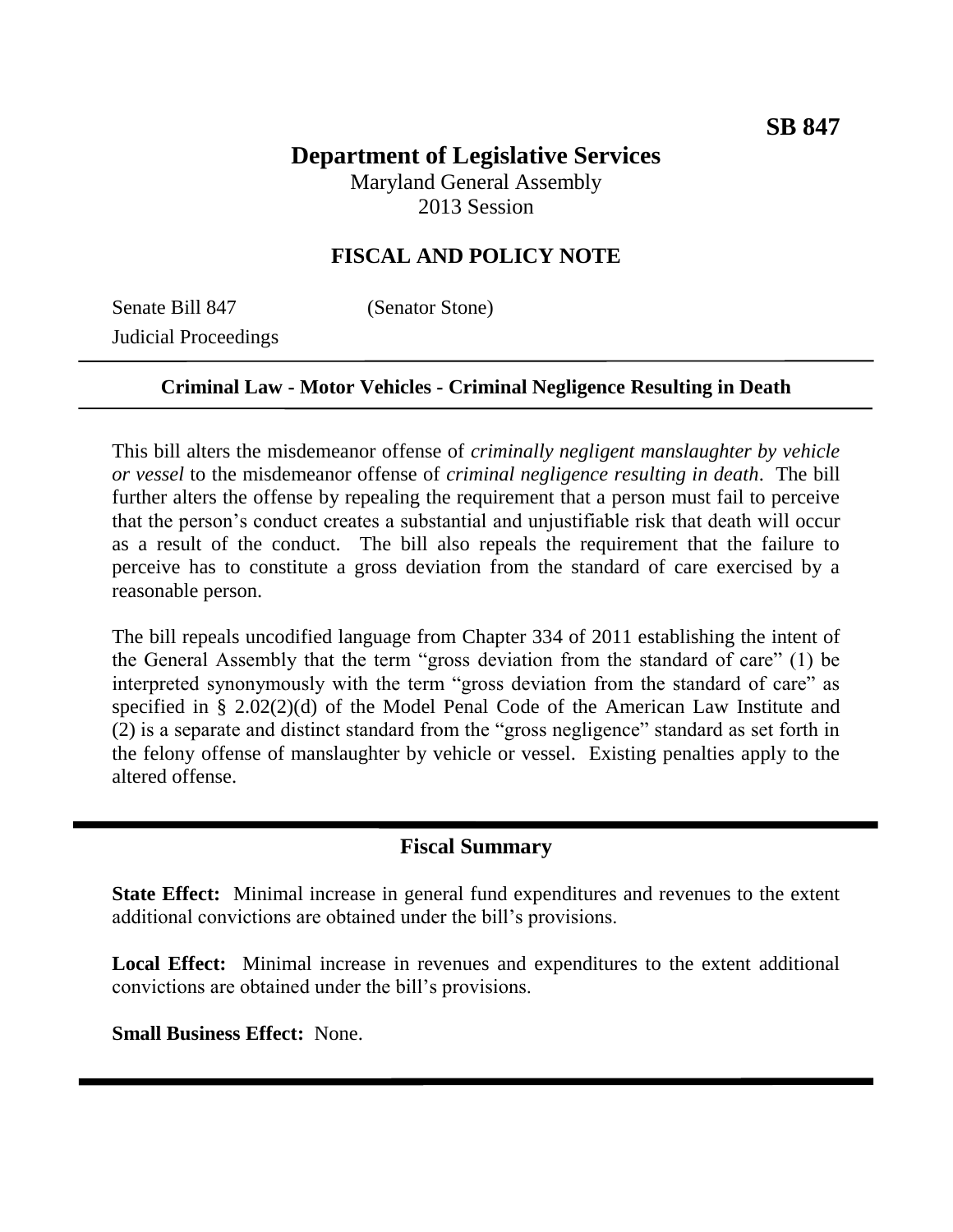# **Analysis**

### **Current Law/Background:**

*Criminally Negligent Manslaughter by Vehicle or Vessel:* Chapter 334 of 2011 (HB 363) created the misdemeanor offense of criminally negligent manslaughter by vehicle or vessel. A "vehicle" includes a motor vehicle, streetcar, locomotive, engine, or train. A person is prohibited from causing the death of another due to driving, operating, or controlling a vehicle or vessel in "a criminally negligent manner." A person acts in a criminally negligent manner when the person should be aware, but fails to perceive, that the person's conduct creates a substantial and unjustifiable risk that manslaughter will occur and the failure to perceive is a gross deviation from the standard of care that would be exercised by a reasonable person. A person who commits this offense is guilty of a misdemeanor and is subject to maximum penalties of imprisonment for three years and/or a fine of \$5,000. The Motor Vehicle Administration (MVA) must assess 12 points against the license of a person convicted of this offense, and the license is subject to revocation.

Chapter 334 contained uncodified language that expressed the intent of the General Assembly that the term "gross deviation from the standard of care" (1) be interpreted synonymously with the term "gross deviation from the standard of care" as contained in the Model Penal Code of the American Law Institute and (2) is a separate and distinct standard from the "gross negligence" standard that is used for the crime of manslaughter by vehicle or vessel.

Chapter 334 also established that a person who violates the Maryland Vehicle Law by causing the death of another as a result of driving, operating, or controlling a vehicle in a negligent manner has not committed the offense of criminally negligent manslaughter by vehicle or vessel.

The Maryland State Commission on Criminal Sentencing Policy reports that a review of the Maryland sentencing guidelines indicates there was one conviction for the offense of criminally negligent manslaughter by vehicle or vessel in fiscal 2012.

*Manslaughter by Vehicle or Vessel – Gross Negligence:* A person is prohibited from committing manslaughter by vehicle or vessel by causing the death of another as a result of driving, operating, or controlling a vehicle or vessel in a grossly negligent manner. A person who violates this provision is guilty of a felony and is subject to maximum penalties of imprisonment for 10 years and/or a fine of \$5,000. MVA must assess 12 points against the license of a person convicted of this offense, and the license is subject to revocation.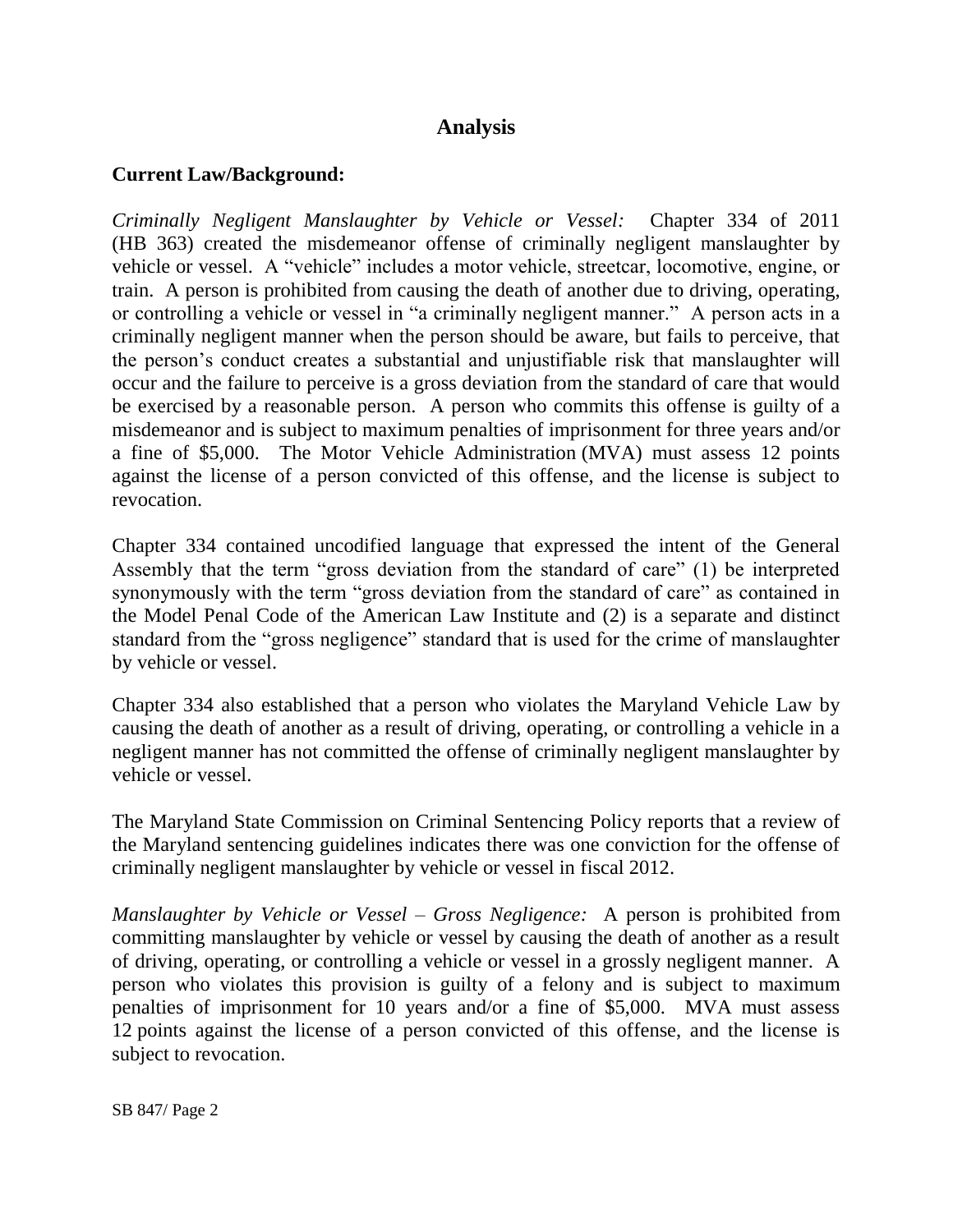The Department of Public Safety and Correctional Services advises that, in fiscal 2012, there were 15 intakes in State correctional facilities for the offense of manslaughter by vessel or vehicle (requires gross negligence). The average sentence for this offense was 98 months.

The standard of "gross negligence" is a common law concept. In the case *State v*. *Kramer*, 318 Md. 756 (1990), the Court of Appeals said that, to prove "gross negligence" as a matter of law, the evidence must be sufficient, beyond a reasonable doubt, to establish that the defendant had a wanton or reckless disregard for human life in the operation of the automobile. The conduct must be extraordinary or outrageous to meet this standard. In the case *Boyd v. State,* 22 Md. App. 539 (1974) (*certiorari* denied 283 Md. 729 (1978)), the Court of Special Appeals discussed factors directly relevant to the issue of guilt or innocence of manslaughter due to gross negligence in the operation of a vehicle or vessel. They include:

- drinking;
- failure to keep a proper lookout and maintain proper control of the vehicle;
- excessive speed 'under the circumstances';
- flight from the scene without any effort to ascertain the extent of injuries;
- the nature and force of impact;
- unusual or erratic driving prior to impact;
- the presence or absence of skid or brush marks;
- the nature of the injuries and damage to the vehicle involved; and
- the nature of the neighborhood and environment where the accident took place.

Further, the Court of Special Appeals stated in *Allen v. State,* 39 Md. App. 686 (1978) (*certiorari* denied 283 Md. 729 (1978)) that the post-impact conduct of the accused may properly be a relevant factor when considering the issue of gross negligence.

*Negligence and Recklessness:* A person is guilty of reckless driving if a motor vehicle is driven in wanton or willful disregard for the safety of persons or property or in a manner that indicates a wanton or willful disregard for the safety of persons or property. A violation is a misdemeanor, subject to a fine of up to \$1,000. MVA is also required to assess six points against the driver's license upon conviction for this offense.The District Court prepayment penalty, including court costs, is \$510 for this offense.

A person is guilty of negligent driving if the motor vehicle is driven in a careless or imprudent manner that endangers any property or the life or safety of any individual. This violation is a misdemeanor, subject to a maximum fine of \$500. Upon conviction, MVA must assess one point against the driver's license, or three points, if the offense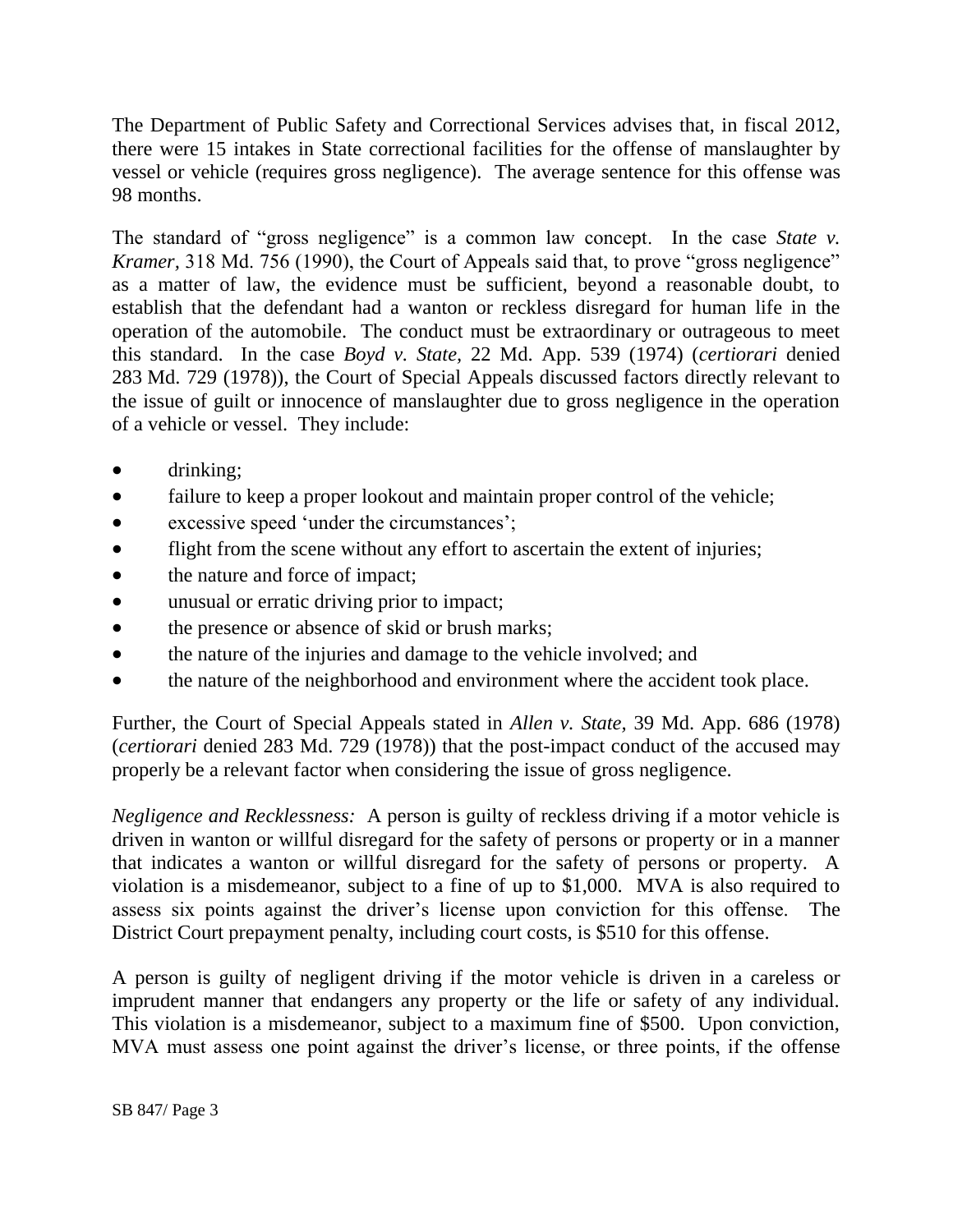contributes to an accident. The District Court currently assesses a prepayment penalty of \$140 for this offense or \$280 if the offense contributes to an accident.

**Exhibit 1** shows the citations recorded in the District Court for these offenses in fiscal 2012:

## **Exhibit 1 Reckless and Negligent Driving Citations Fiscal 2012**

| <b>Offense While Driving</b> | <b>Open</b> | <b>Prepaid</b> | <b>Trial</b> | <b>Total Citations</b> |
|------------------------------|-------------|----------------|--------------|------------------------|
| <b>Reckless Driving</b>      | 2,956       | 186            | 4.854        | 7,996                  |
| Negligent Driving            | 6.970       | 2.645          | 12,139       | 21,754                 |
| Source: The District Court   |             |                |              |                        |

*Administrative Penalties:* If a person accumulates five points or more on a driver's license within two years, MVA must require attendance at a driver education conference. MVA must issue a notice of suspension to a driver who accumulates 8 points on the driver's license and must issue a notice of license revocation to a person who accumulates 12 points within two years.

*Other Information:* Section 2.02(2)(d) of the Model Penal Code of the American Law Institute specifies:

A person acts negligently with respect to a material element of an offense when he should be aware of a substantial and unjustifiable risk that the material element exists or will result from his conduct. The risk must be of such nature and degree that the actor's failure to perceive it, considering the nature and purpose of his conduct and the circumstances known to him, involves a gross deviation from the standard of care that a reasonable person would observe in the actor's situation.

**State Revenues:** General fund revenues increase minimally as a result of the bill's monetary penalty provision from cases heard in the District Court.

**State Expenditures:** General fund expenditures increase minimally as a result of the bill's incarceration penalty due to more people being committed State correctional facilities and increased payments to counties for reimbursement of inmate costs. The

SB 847/ Page 4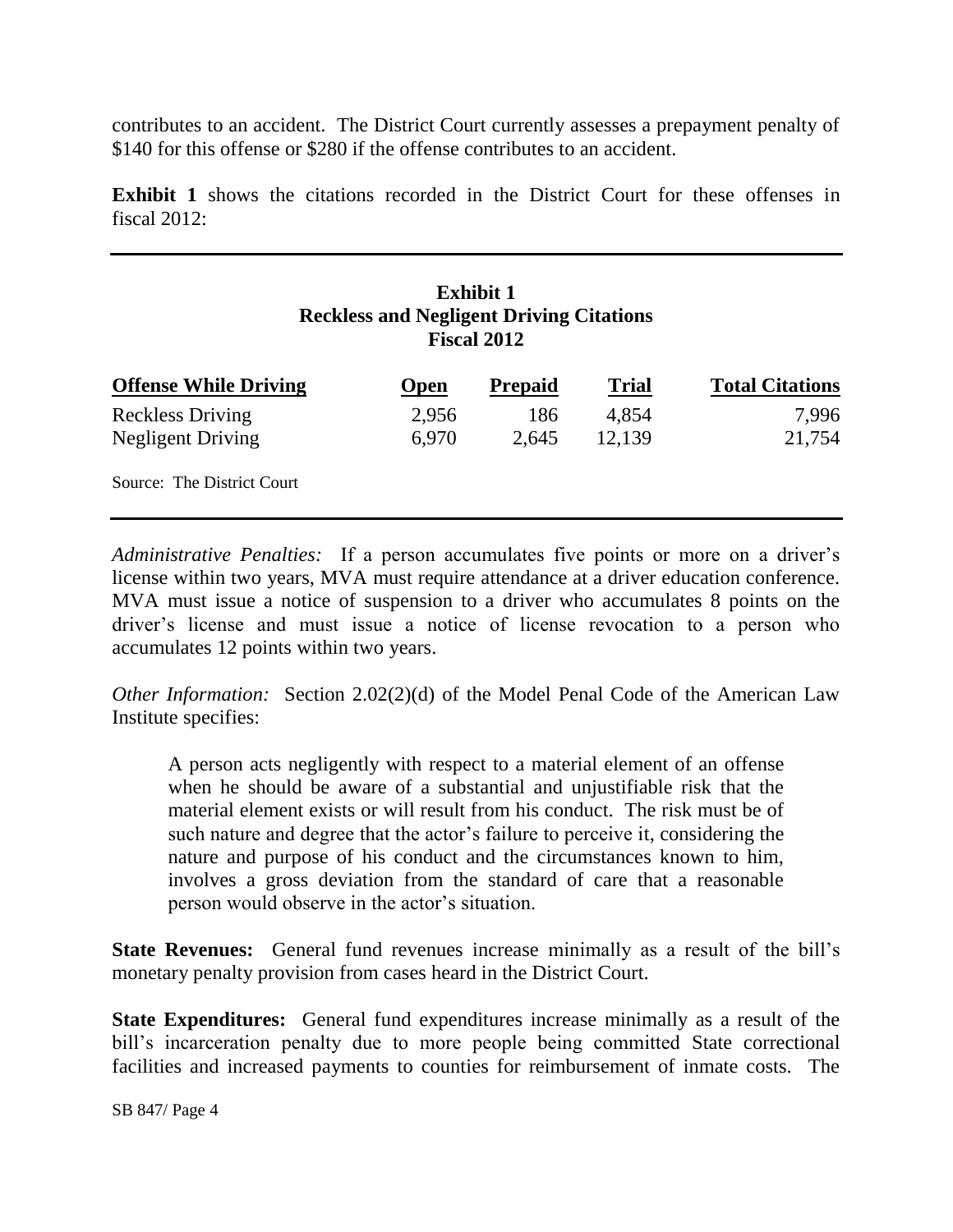number of people convicted of this proposed crime is expected to be minimal. As noted above, the Department of Public Safety and Correctional Services advises that, in fiscal 2012, there were 15 intakes in State correctional facilities for the offense of manslaughter by vessel or vehicle (requires gross negligence). The average sentence for this offense during this period was 98 months.

Persons serving a sentence longer than 18 months are incarcerated in State correctional facilities. Currently, the average total cost per inmate, including overhead, is estimated at \$2,900 per month. This bill alone, however, should not create the need for additional beds, personnel, or facilities. Excluding overhead, the average cost of housing a new State inmate (including variable medical care and variable operating costs) is about \$370 per month. Excluding all medical care, the average variable costs total \$180 per month.

Persons serving a sentence of one year or less in a jurisdiction other than Baltimore City are sentenced to local detention facilities. For persons sentenced to a term of between 12 and 18 months, the sentencing judge has the discretion to order that the sentence be served at a local facility or a State correctional facility. Prior to fiscal 2010, the State reimbursed counties for part of their incarceration costs, on a per diem basis, after a person has served 90 days. Currently, the State provides assistance to the counties for locally sentenced inmates and for inmates who are sentenced to and awaiting transfer to the State correctional system. A \$45 per diem grant is provided to each county for each day between 12 and 18 months that a sentenced inmate is confined in a local detention center. Counties also receive an additional \$45 per day grant for inmates who have been sentenced to the custody of the State but are confined in a local facility. The State does not pay for pretrial detention time in a local correctional facility. Persons sentenced in Baltimore City are generally incarcerated in State correctional facilities. The Baltimore City Detention Center, a State-operated facility, is used primarily for pretrial detentions.

**Local Revenues:** Revenues increase minimally as a result of the bill's monetary penalty provision from cases heard in the circuit courts.

**Local Expenditures:** Expenditures increase minimally as a result of the bill's incarceration penalty. Counties pay the full cost of incarceration for people in their facilities for the first 12 months of the sentence. A \$45 per diem State grant is provided to each county for each day between 12 and 18 months that a sentenced inmate is confined in a local detention center. Counties also receive an additional \$45 per day grant for inmates who have been sentenced to the custody of the State but are confined in a local facility. Per diem operating costs of local detention facilities have ranged from approximately \$60 to \$160 per inmate in recent years.